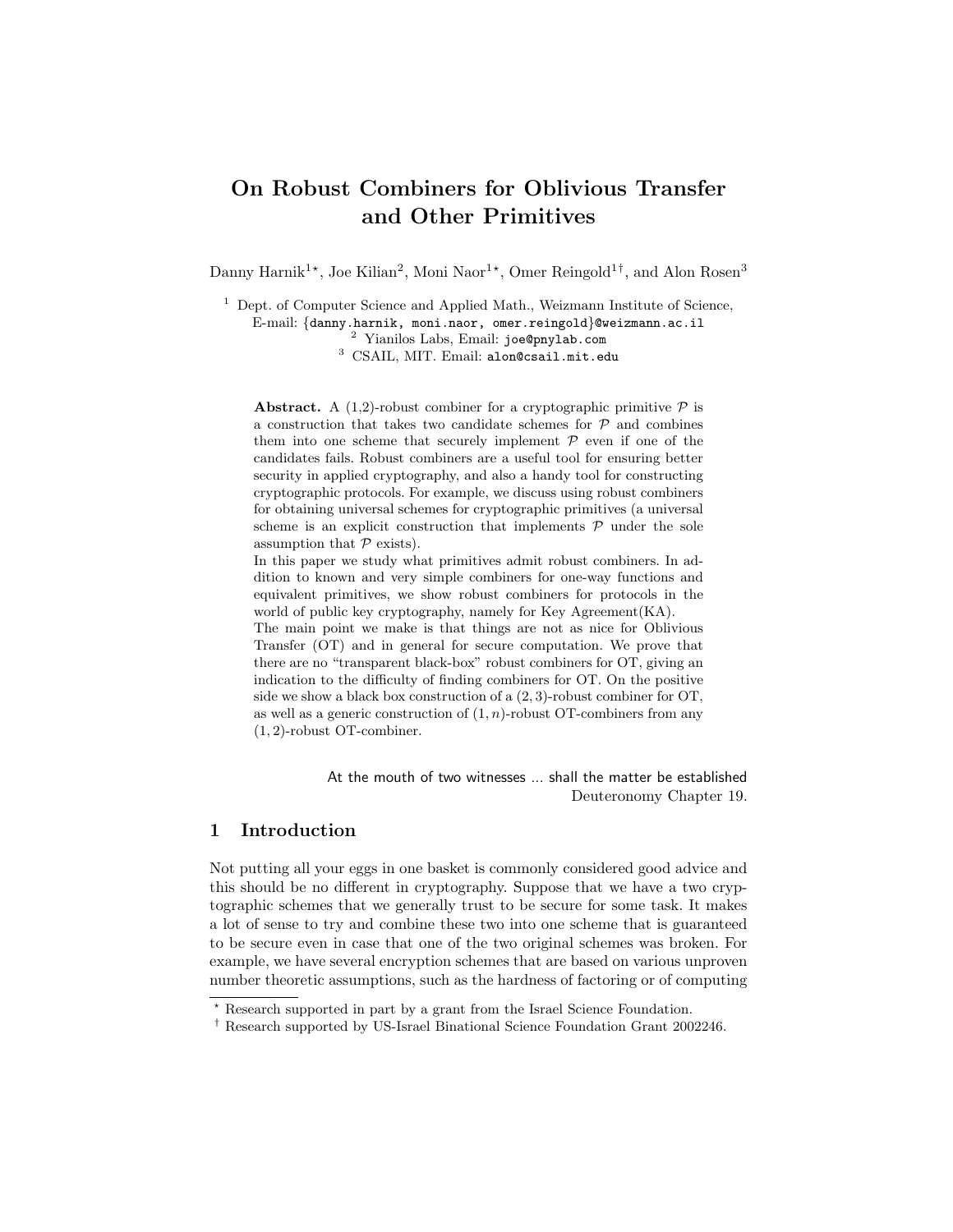discrete logarithms. We would like to combine these into one encryption scheme that is secure if at least one of these unproven assumptions happens to be true. We call such a construction a *Robust Combiner*.<sup>4</sup> This is a scheme that combines two different schemes and is robust to the failure of just one of them.

**Definition 1.1**  $((k, n)$ -Robust Combiner (Informal)) A  $(k, n)$ -Robust Combiner for a cryptographic primitive  $P$  is a construction that takes n candidate schemes for  $P$  and combines them into one scheme such that if at least k of the candidates indeed implement  $P$  then the combiner also implements  $P$ .

In general, the most interesting combiners are  $(1, 2)$ -robust combiners as they are essential and at times sufficient for constructing  $(1, n)$ -robust combiners  $(n)$ is some parameter, typically related to the security parameter). For ease of notations we will sometimes write just robust combiner or simply combiner when we actually mean a  $(1, 2)$ -robust combiner.

Robust combiners are by all means not new in cryptography. Several practical constructions try to combine several primitives to achieve stronger security guarantees. For example, Asmuth and Blakely [1] suggest a method of combining two encryption schemes of which only one can be trusted. Another example is the widely used idea of repeatedly encrypting a message several times with different keys in order to enhance security, an idea that dates back as far as Shannon and found in many applications since. This relates to combiners as security holds in the case that the integrity of some of the keys is compromised, but at least one remains secure. Also, Herzberg [15] discusses the notion of combiners explicitly (see the related work section, Section 1.2).

There are plenty of other practical motivations for combiners, we briefly give a few: For example, using software from a few sources that are not entirely trusted (e.g., when running an election and using electronic ballots from a few vendors). Combiners can also be used to avoid bugs in software, rather than checking the correctness of a software (as in [5]), combine several different versions, hoping that at least one is correct. One can also consider physical sources used for cryptography (e.g. noisy channels) that cannot necessarily be trusted.

From the point of view of theoretical cryptography robust combiners are also valuable. Combiners are useful tools in constructions and reductions between cryptographic primitives. This happens in scenarios where it is guaranteed that one of several constructions exist. We give two examples:

- Levin [21] (see exposition in [13]) introduced a Universal-one way funcion (OWF) which is an explicit construction that is guaranteed to be a OWF under the sole assumptions that one-way functions exist at all. The property of one-way functions that allows for this universal constructions is the fact that they admit robust combiners.
- In the construction of pseudo-random generators (PRG) from OWFs by Hastad et al. [14] a polynomial number of candidates for PRG are given, one of which is guaranteed to be a PRG. These are then combined (the combiner is a simple XOR of the output) into one PRG construction.

 $4$  This notion is called a *Tolerant Construction* in [15].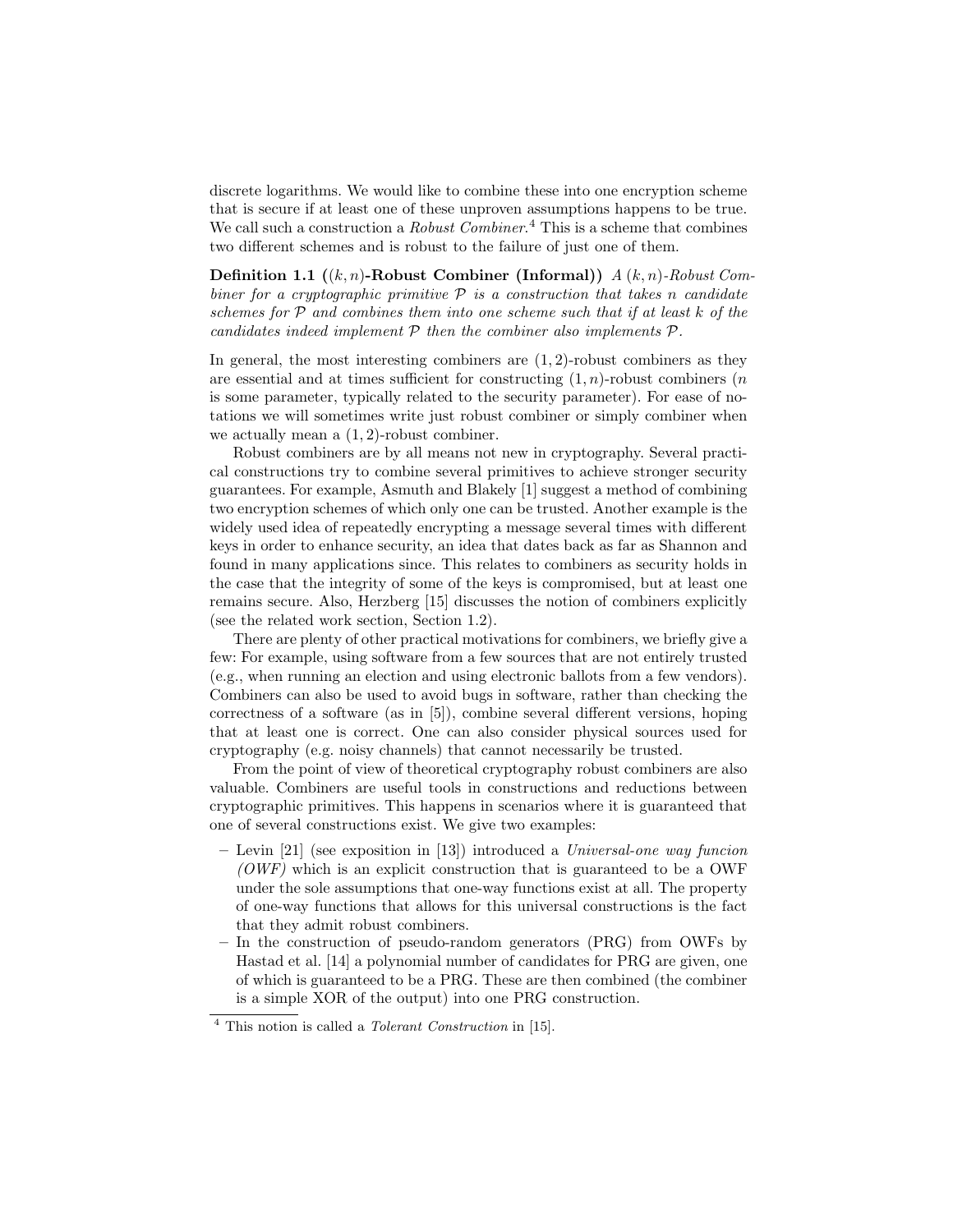## 1.1 Our Contributions

In this paper we study what cryptographic primitives have or don't have robust combiners. We start by showing that simple robust combiners exist for OWF (this is common knowledge) and its equivalents (such as private key encryption, pseudo-random generators, functions and permutations, digital signatures and bit commitment). We then present a robust combiner for Key Agreement (KA) and, similarly, Public Key Encryption (PKE).

On Robust Combiners for Oblivious transfer: The abundance and relative simplicity of robust combiners may lead to the belief that all primitives have simple combiners. However, this is not the case for the fundamental oblivious transfer primitive (OT) and thus for any non trivial task of secure computation. We define the notion of black-box combiners, giving several refinements to this notion. Our main result shows the following:

Theorem 1.2 (informal) There exists no "transparent black-box" construction of a robust OT-combiner.

Transparent black-box combiners are black-box combiners with a specific property. In general, it is required that every time a party calls one of the candidates, then the other party learns about this call (all messages generated by the candidate are actually sent to the other party).

Theorem 1.2 can be viewed as an indication of the hardness of the problem of constructing combiners for OT. The point being that most of the known examples of combiners are transparent black-box combiners. More precisely, this indicates that achieving a combiner for OT will likely use the OT protocol outside of its context (and perhaps not as an interactive process).

A good example and an exception to the generally simple combiners is the combiner for bit commitments. This combiner uses the commitment candidates in a non interactive manner in order to generate a OWF. It then uses the HILL reduction [14] together with [22] to build a commitment from a OWF. Such a strategy seems hard for OT since there are black box separations of OT from simpler and less structured primitives such as OWFs and KA [18, 12].

Positive results for OT: On a more positive note, we show a very efficient black box construction of a (2,3)-robust OT-combiner. We also point out that it is easy to construct an OT protocol based on the assumption that at least one of the assumptions regarding factoring or the discrete logarithms is correct. This is because there are known constructions of OT from such assumptions (and in general from any trapdoor permutation [11]) that have perfect (and guaranteed) security for the receiver, in which case constructing combiners is simple.

 $(1,n)$ -robust combiners and universal schemes: We discuss the notion of a universal scheme for a cryptographic primitive (following Levin's [21] universal OWF) and show that primitives that admit  $(1,n)$ -robust combiners also have universal schemes. We then study cases where  $(1,2)$ -combiners are sufficient for  $(1,n)$ combiners. Among others, it is shown that a (1,2)-robust combiner for OT also gives a construction of a universal scheme for OT (the construction makes use of the efficient (2,3)-robust combiner for OT shown here).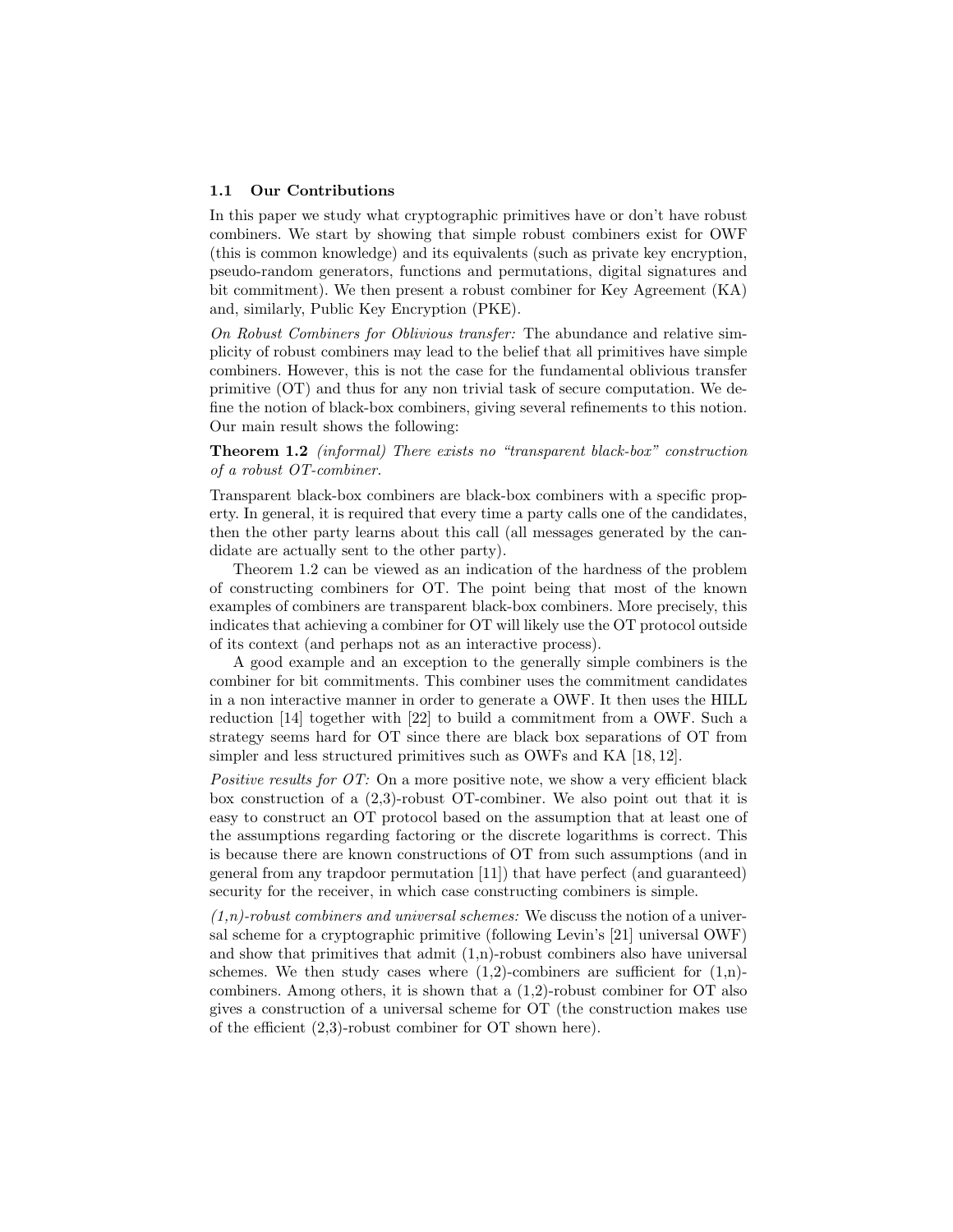Other points: A delicate point when discussing combiners for a primitive  $P$  is the question of functionality. In some settings, while one of the input candidates is guaranteed to be secure, the other one is not even guaranteed to have the functionality of  $P$ , making things more involved. In general, one way to overcome this is by first testing the functionality of a possibly faulty candidate. For instance, the combiner for KA first constructs a KA where the two parties agree only with reasonably high probability, and then reduces the probability of disagreement to a negligible one using an error correcting code.

#### 1.2 Related Work

As mentioned before, robust combiners have already been used and studied. In particular the work of Herzberg [15] focuses on robust combiners in cryptography. This work puts more emphasis on efficiency and specifically the use of the parallel and cascade constructions as combiners and shows combiners for various primitives including OWF, signatures, MACs and others.

Implicit use of combiners is abundant. For example, the idea of using multiple encryptions is widely used in practice. This practice is in fact advocated in the NESSIE consortium recommendations [23]. Also the TLS (Transport Layer Security) specification [17] combines two hash functions (SHA1 and MD5) to give better assurance of security. We quote from [17]: " In order to make the PRF as secure as possible, it uses two hash algorithms in a way which should guarantee its security if either algorithm remains secure."<sup>5</sup> Lately Dodis and Katz [10] studied the use of multiple encryptions with respect to CCA2 security, giving a robust combiner for CCA2 secure encryption schemes using signatures. Hohenberger and Lysyanskaya [16] discuss how to securely combine two potentially insecure software implementations. Another related concept is given in Brickell and McCurley [6] and Shoup [25] that show schemes that achieve two different types of security based on two different number theoretic assumptions.

The work of Damgard, Kilian and Salvail [9] is somewhat relevant to the OT-combiner. This work discusses a weak version of OT called  $(p, q)$ -OT that has probability p of compromising the sender's security and probability q of compromising the receiver's. It is shown that a fully secure OT can be constructed from a  $(p, q)$ -OT if and only if  $p + q < 1$ . In our setting where two candidates for OT are given, one can obtain a  $(p, q)$ -OT with  $p = q = \frac{1}{2}$  simply by choosing one of the candidates at random. Therefore, the impossibility result of [9] for  $p + q \ge 1$  gives some intuition for the impossibility of OT-combiners. However the result for  $p + q \ge 1$  relies heavily on the fact that the errors p and q are assumed to be uncorrelated events, which is not the case in the setting of combiners. On the other hand, for (2,3)-robust combiners, we can get an OT protocol with  $p = q = \frac{1}{3}$  and use the reduction from [9] (although the (2,3)robust OT-combiner presented here is much more efficient, a property that is used in Section 5.1).

<sup>&</sup>lt;sup>5</sup> Note that the concatenation of hash functions as suggested in the TLS [17] is indeed a combiner in the sense that it is guaranteed to be as secure as the candidate that remains secure. This does not however guarantee an increase of the security in case that candidates are secure, as was shown by Joux [19].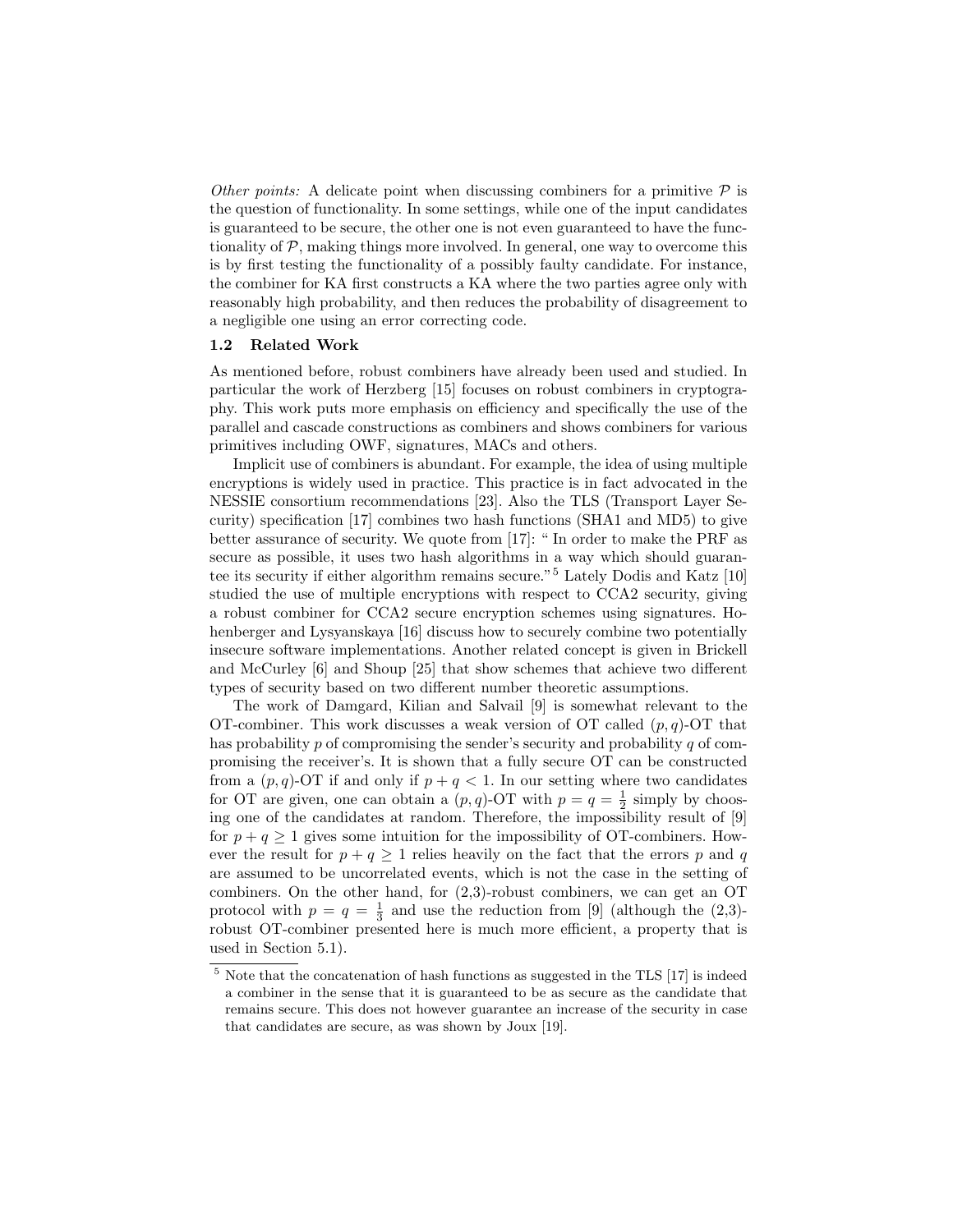## 2 Notations and Definitions

We denote by  $PPTM$  a probabilistic polynomial time Turing machine. In general, our definitions view adversaries as uniform machines, though all results in this paper also apply for definitions of security against non-uniform adversaries. An Oracle PPTM is a PPTM that also has access to one or more oracles.

## 2.1 Cryptographic Primitives

The notion of a cryptographic primitive ranges from basic non-interactive constructs such as one-way functions, digital signatures and encryption to more "high-level" interactive protocols such as secret key exchange and oblivious transfer. Due to lack of space and the difficulty of actually giving a complete definition to this notion, we refrain from presenting a full definition of a primitive, and only highlight the key issues (see [24] for a formal definition).

In principle, the definition of a primitive  $P$  includes a description of the functionality of the primitive (computable in polynomial time), along with a definition of security. The functionality defines what the primitive should do, whereas the security deals with the ability of an adversary of a certain class (e.g., all PPTMs) to learn something from an implementation of the functionality. This ability is captured by a relation between possible machines (modelling the adversary) and functions (modelling the implementation). The relation defines when a machine breaks an implementation. For an implementation to be secure, it is required that no machine in the class of adversaries can break this implementation.

In the special case of interactive primitives, the functionality of the primitive can be divided into two parts: (1) The *next message* function  $M$ , which determines the next message to be sent by a party (given its partial view of the interaction). (2) An *output function O*, which determines a party's local output (given the view of the entire interaction). A protocol is then obtained by letting each of the sides alternately generate their next message by applying the function M to their own local inputs, randomness and partial view (up to that point in the interaction). At the end of interaction each side feeds its view to the function O to get its local output.

## 2.2 Robust Combiners

Combiners receive as input candidates for implementing a primitive  $P$ . In principle, the candidates can be either given as the code of a PPTM, or via an oracle that implements it. The basic definition of a combiner does not take this issue into consideration and admits any kind of usage of the candidate implementations.

**Definition 2.1** ((k, n)-Robust Combiner) Let  $P$  be a cryptographic primitive. A  $(k, n)$ -Robust Combiner for  $P$  is a PPTM that gets n candidate schemes as inputs, and implements  $P$  while satisfying the following two properties:

1. If at least  $k$  candidates securely implement  $P$  then the combiner also securely implements P.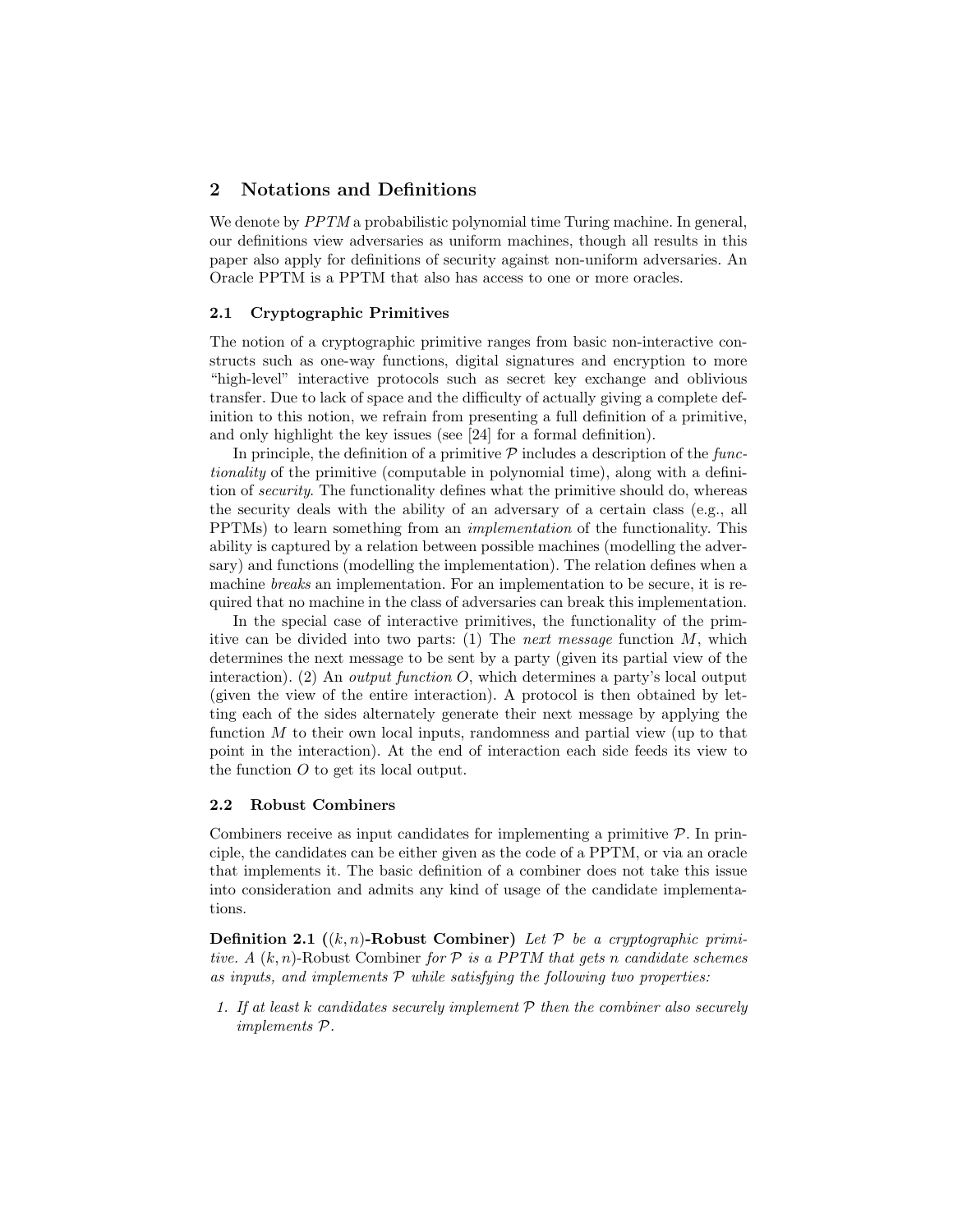2. The running time of the combiner is polynomial in the security parameter m, in n and in the lengths of the inputs to  $P^{\,6}$ 

Note that in general a combiner could completely ignore the candidate implementations and implement  $P$  directly. However, we are interested in combiners whose security relies on the security guarantees of the candidates. It thus makes sense to consider a more restrictive notion of a combiner, in which both the construction and its proof are conducted in a "black-box" manner.

**Definition 2.2 (Black-Box Combiner)** A  $(1,2)$ -robust combiner is said to be black-box if the following conditions hold:

- 1. Black-box implementation: The combiner is an oracle PPTM given access to the candidates via oracle calls to their implementation function.
- 2. Black-box proof: For every candidate there exists an oracle PPTM  $R^A$  (with access to A) such if adversary A breaks the combiner, then the oracle  $PPTM$  $R^A$  breaks the candidate.<sup>7</sup>

In the case of interactive primitives several additional restrictions on the usage of the underlying candidate implementations make sense. One natural restriction that comes into mind is to require that the combiner totally ignores the implementation and simply relies on the functionality and security of one of the candidates (e.g., the combiner for KA presented in Section 3.3).

Definition 2.3 A third party black-box combiner is a black-box combiner where the candidates behave like trusted third parties. The candidates give no transcript to the players, but rather take their inputs and return outputs.

In some situations the above notion is too restrictive and a transcript is actually needed for enabling the construction of a combiner (for example, constructing a OWF cannot be done from a third party implementation for OT). In this paper we also discuss a relaxation of third party black-box combiners, that allows access to the transcripts of the protocols as well.

Definition 2.4 A transparent black-box combiner is a black-box combiner for an interactive primitive, where every call to a candidate's next message function M is followed by this message being sent to the other party.

This notion can be thought of as allowing the use of the primitive only in the context of the protocol (rather than allowing free off-line use of its oracles). Note that the notion of black-box combiners (considered in Definition 2.2) is less restrictive than the third party and transparent ones. A black-box combiner is given unlimited off-line access to the oracles that generate the protocol whereas the other combiners are not. Note that in the case of non-interactive primitives the three notions defined above are equivalent.

 $\frac{6}{6}$  Here we make the implicit assumption that the candidates themselves run in polynomial time. See a further discussion in Section 3.1.

<sup>&</sup>lt;sup>7</sup> In the case of (k,n)-robust combiners then there are at least  $n - k + 1$  candidates that can be broken in this manner.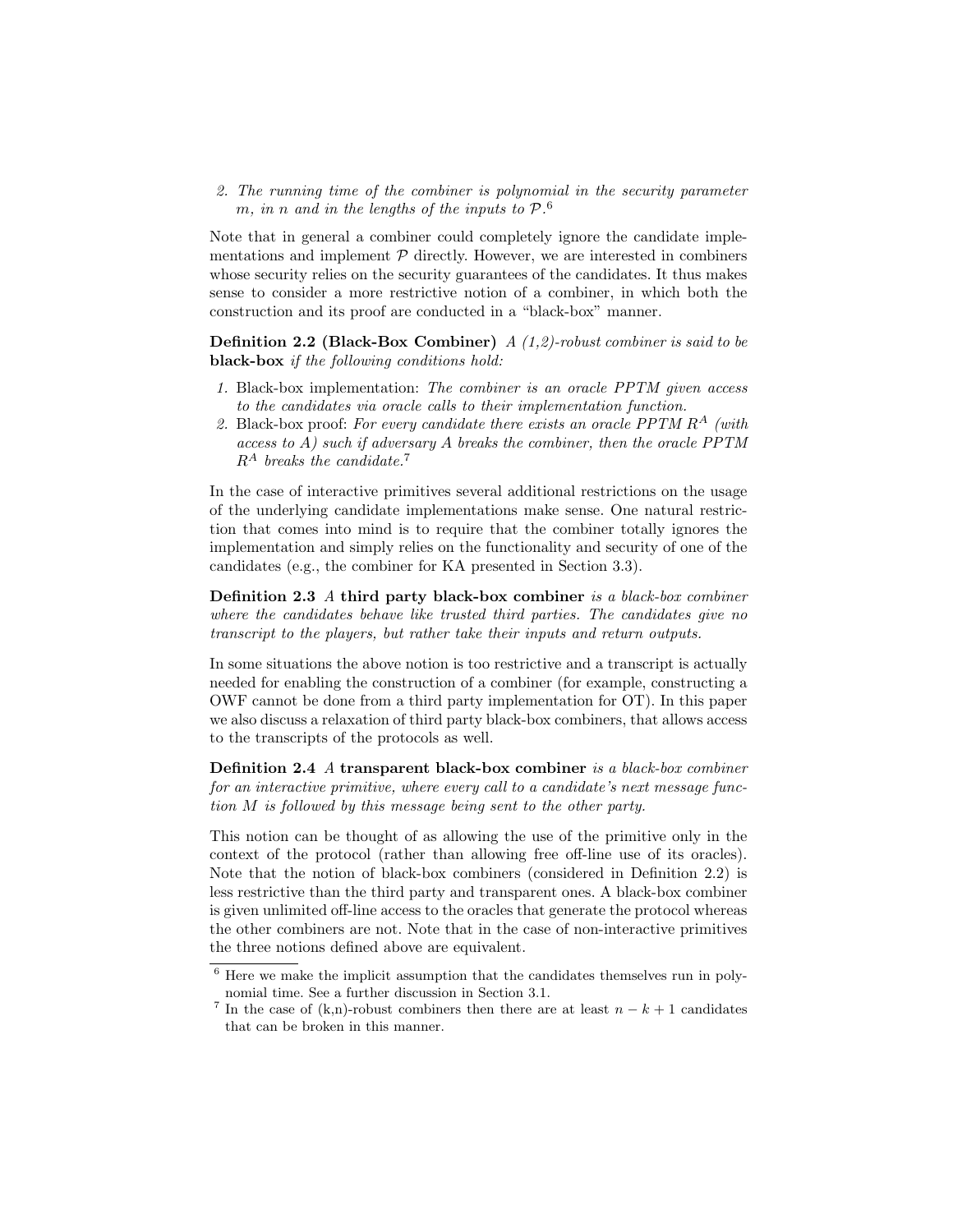# 3 Positive Results

## 3.1 The General Framework for Robust Combiners

Cryptographic primitives are mainly about security. So naturally the emphasis when constructing robust combiners will be that these primitives indeed remain secure in face of the unfortunate case that one of the candidates actually breaches security. However, there are some subtleties that need to be discussed. In some settings, hardly anything is known about the candidates at hand other than the fact that one of them is good. Specifically, only one candidate is guaranteed to have the intended functionality. For example, a faulty candidate for a OWF, may not only be easy to invert, but might also be hard to compute in the easy direction (computing the function might be impossible for all PPTM). Other primitives might have additional functionalities (other than running time) that should be taken into consideration. For example, in the KA (key agreement) both parties should output the same key (the agreement). In this section we present approaches for dealing with these issues, dealing separately with running time and other functionalities.

Running time: In general, one cannot expect to be able to check that a candidate for a cryptographic primitive always halts in polynomial time unless the specific polynomial bound on the running time is known in advance. We therefore assume that the polynomial bound is given as input to the scheme. For example, a robust OWF-combiner gets as input a polynomial  $p(\cdot)$  and the security parameter  $1^m$ along with the two candidates  $f_A, f_B$ . Now, when a combiner invokes a candidate, it allows it to run for at most  $p(m)$  steps, and if it does not halt then the output of the candidate is set to some fixed value (e.g. to the all zero string).<sup>8</sup>

Functionality Test: A possible approach for testing the functionality of a candidate (such as agreement in key agreement or the transfer of the chosen secret in oblivious transfer) is presented. This method may sometimes be helpful but at other times impossible, depending on the specific primitive at hand. The idea is to have each party simulate  $n^2$  random off-line executions of the candidate, and accept only if the candidate always satisfies its defined functionality. For example, in key agreement, each party simulates a random execution by playing the roles of both players and checking whether they agree. After passing the test we are assured that with probability  $1 - O(2^{-n})$  the candidate does what it is supposed to with probability at least  $1 - \frac{1}{n}$ . While this is a rather weak guarantee, it is sometimes sufficient (as in the case of KA-combiners, see Section 3.3).

Note: The functionality and time tests may not be always necessary. For example, when trying to combine two constructions based on two different computational assumptions, the functionality and running time are usually guaranteed by the design of these constructions. These tests are necessary however in the general case where nothing is known (e.g., in universal schemes, see Section 5.1).

<sup>&</sup>lt;sup>8</sup> Unless relevant, we omit the parameter  $p(\cdot)$  from the text and simply assume that the running time of all candidates is polynomial (a fact that is essential for most proofs of security).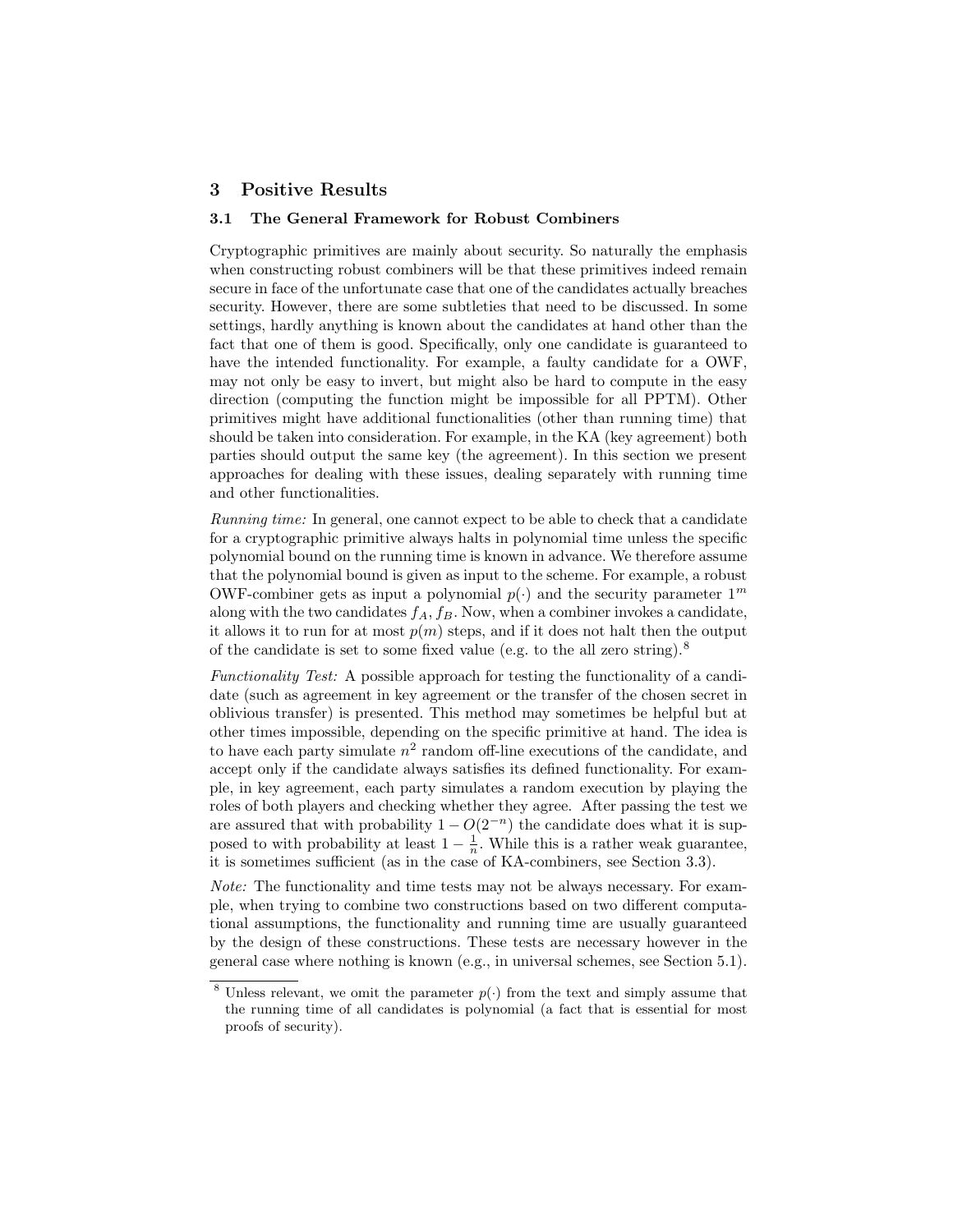#### 3.2 Robust Combiners for OWFs and Equivalents

It is has long been known that one-way functions (OWF) have simple robust combiners. For example, as pointed out in [15], simple concatenation of the OWF candidates on independent inputs suffices. More precisely, given candidates  $f_A$ and  $f_B$ , let  $F(x, y) = f_A(x)|f_B(y)$  (where  $f_A$  and  $f_B$  run in polynomial time).

## **Lemma 3.1**  $F$  is a robust OWF-combiner.

Lemma 3.1 (proof omitted) implies that all the primitives that are known to be equivalent to OWF have robust combiners. By equivalent we mean, primitives that have reductions to and from OWFs. Some of the more noteworthy equivalent primitives are semantically secure private key encryption, pseudo-random generators, functions and permutations, digital signatures and bit commitments. The combiners for these primitives follow since given two candidates for primitive  $P$  (from the list above), one can use the reduction from OWF to  $P$  to create two candidates for OWFs. These two are then combined using the OWFcombiner, which in turn is used to construct the primitive  $P$  from a OWF (with the opposite reduction from  $P$  to OWFs).

Note, however, that for most of these primitives going via the reductions to and from OWF is an overkill, and much more efficient and direct combiners can be found. For example a combiner for pseudo-random generator is simply one that XORs the outputs (thus the heavy reduction of [14] from pseudorandom generators to OWFs may be avoided). An exception is the case of bit commitments for which we are only aware of the combiner via the OWF. Unlike the non-interactive primitives in the list (that have very simple combiners), the suggested combiner for commitment is highly inefficient (this issue is further discussed in Section 6).

## 3.3 Robust Key Agreement Combiner

**Theorem 3.2** There exists a robust KA-combiner. The combiner reaches agreement with all but a negligible probability. Furthermore, its round complexity is at most that of the candidate with the higher number of rounds.<sup>9</sup>

Observe that a KA-combiner can be easily achieved if the functionality of both candidates is guaranteed. The KA-combiner simply outputs an XOR of the outputs in the two candidates. If the functionality is not guaranteed, then the combiner for KA is constructed in two stages. First a KA-combiner with relaxed agreement is constructed (a protocol in which the parties agree with all but a polynomially small fraction). Then this is turned into a KA were the agreement happens with overwhelming probability using an error correction code.

We note that the KA-combiner is a third party BB combiner. Also, since a 2 message KA protocol is equivalent to semantically secure (against chosen plaintext attacks) Public Key Encryption (PKE), and since the KA-combiner maintains the same round complexity, we also get for free a robust PKE-combiner.

<sup>&</sup>lt;sup>9</sup> By round complexity we mean the worst-case round complexity.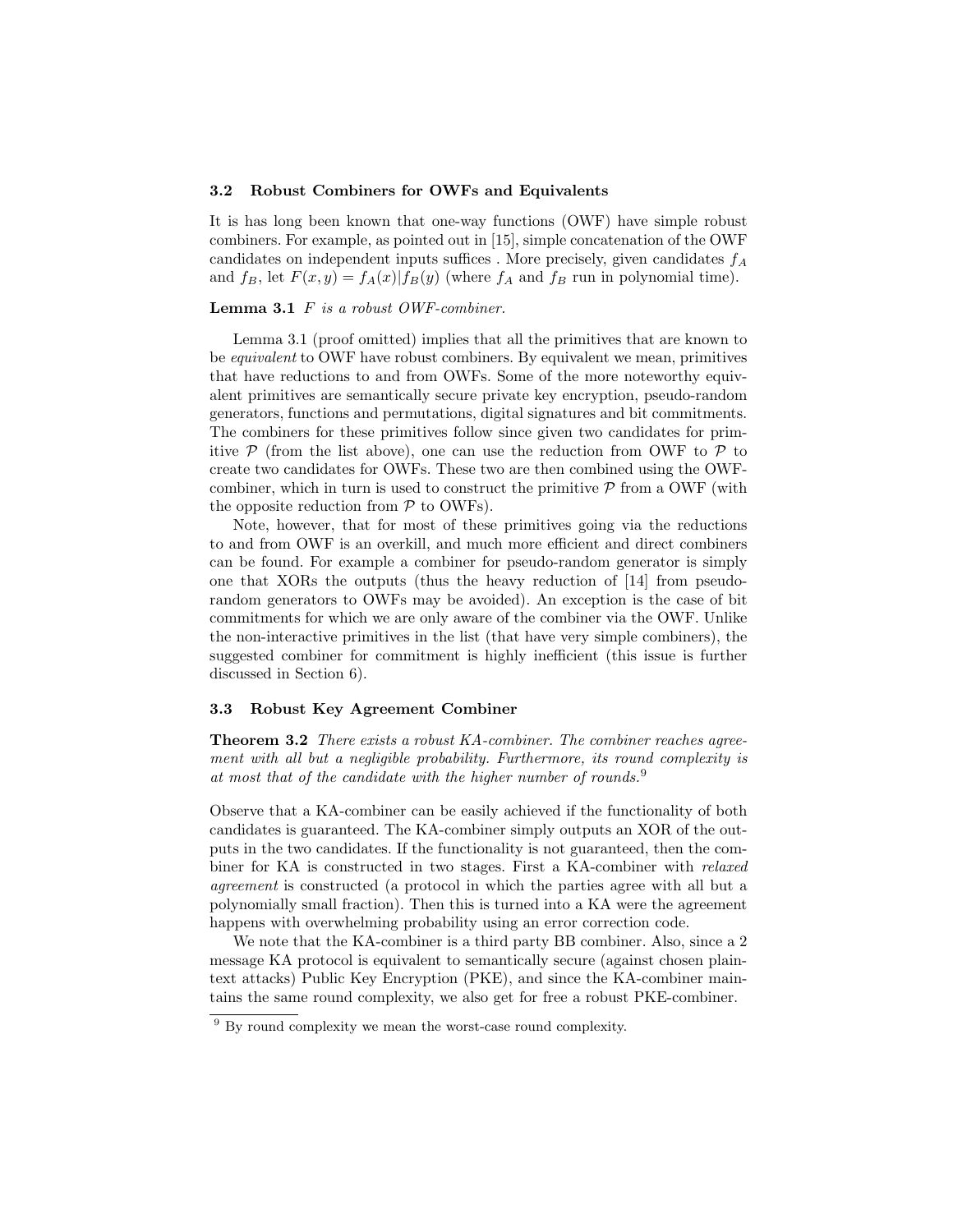# 4 On Robust Combiners for Oblivious Transfer

#### 4.1 Impossibility of Black Box Robust OT-Combiner

In contrast to all the other primitives mentioned here that had robust combiners (and usually very simple ones), the situation of OT is left open. We do not know of any OT-combiner, simple or complicated. The main result in this section indicates that this is indeed a much harder problem.

We start by giving some intuition: Suppose that a combiner does exist for OT, then this combiner works for every two candidates that we plug in, as long as one of them is actually secure. The idea is to show that the OT-combiner will work just as well when given two faulty candidates where one candidates is secure only for Alice while the other is secure only for Bob. But this immediately yields a contradiction, since two such faulty candidates can be naively constructed under no assumptions at all, giving rise to an OT protocol based on no hardness assumptions, which is impossible. An actual proof of this idea shows that any attack on the combined OT taking the two faulty candidates, can be translated to an attack on the combined OT that takes one truly secure candidate (and one faulty candidate), thus breaking the security of the combiner. This intuition is formalized in the following theorem:

## Theorem 4.1 There exists no construction of a transparent black-box robust OT-combiner.

We note that it is simpler to show the impossibility for third party BB combiners. However, we work a bit harder in order to capture the notion of transparent BB combiners, and in particular combiners that can also use the transcript of the protocol. Recall that a transparent black-box combiner (defined in Section 2) is one in which the candidates are given via a "next message" oracle and an output oracle. Whenever one of the parties calls a next message oracle it is required to send the message generated to the other party.

Proof: Similarly to many black box impossibility results (starting with the seminal paper of Impagliazzo and Rudich [18]), Theorem 4.1 is proved by trying to show a "world" in which OT exists, but OT-combiners do not. The argument however must be changed, since in every world that has OT, an OT-combiner does exists, simply by running the correct OT protocol. Instead, the actual proof shows two worlds such that every transparent black-box OT-combiner is insecure in at least one of them (we show this even in the semi-honest model<sup>10</sup>).

We define two oracle worlds: World1 and World2. Both worlds contain a PSPACE-complete oracle and an implementation of two OTs:  $OT_A$  and  $OT_B$ . The implementation is rather straightforward and each OT is composed of three oracles (presented below). In each world one of the implementations is made flawed by adding an inverter for some of the oracles. Specifically, in World1  $OT<sub>A</sub>$ 

 $10$  Recall that in the *Semi-Honest* model the parties follow the protocol as prescribed, but perhaps later try to learn more information than intended.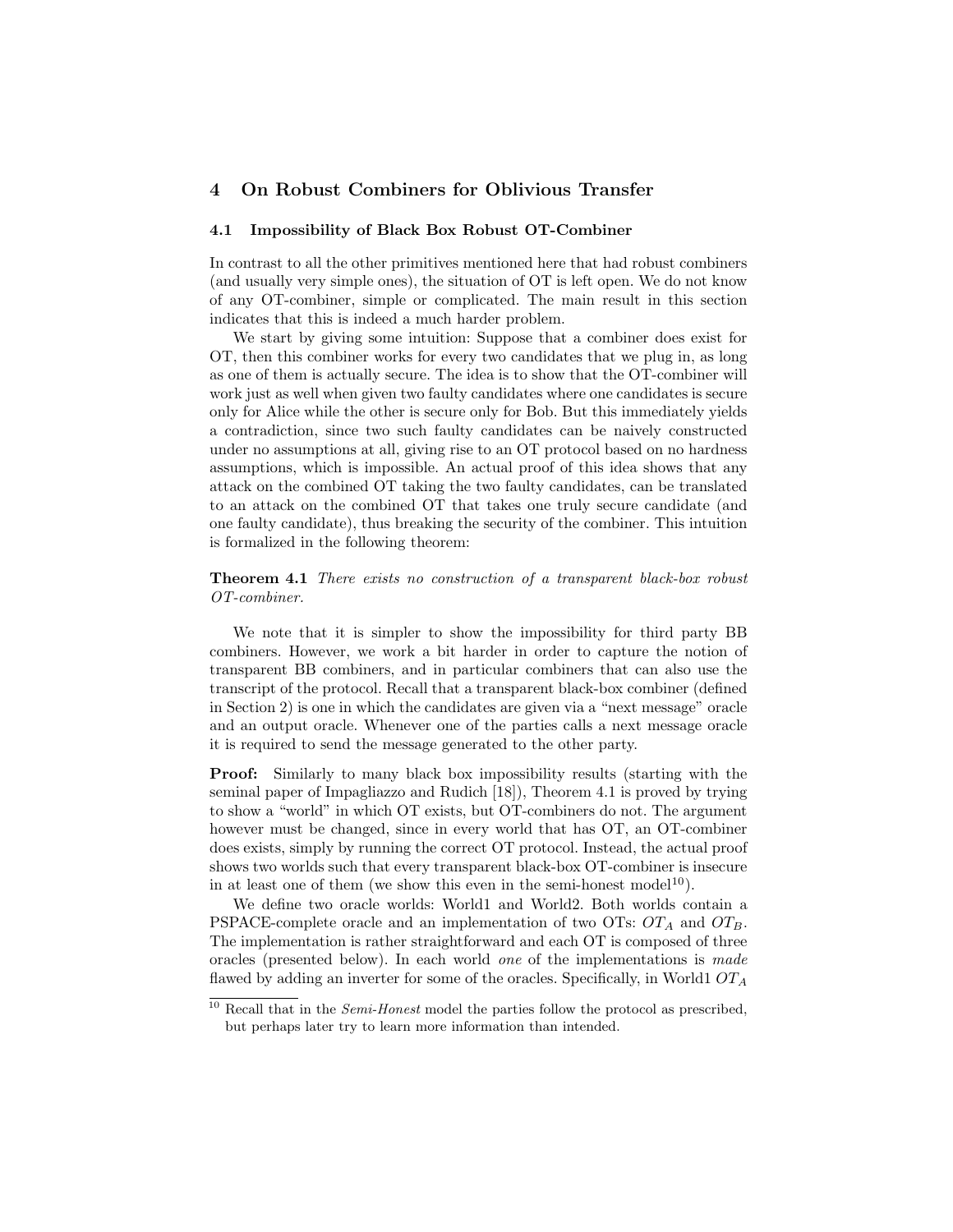is insecure and  $OT_B$  is secure and in World2  $OT_A$  is secure and  $OT_B$  is insecure. We now consider the application of the combiner on candidates  $OT_A$  and  $OT_B$  in these two worlds. Let us denote the resulting protocol by  $OT_{cmb}$ . Note that  $OT_A$ and  $OT_B$  look identical from the point of view of the combiner in both worlds. Since in each of the worlds one of the OTs is secure, then by the definition of the combiner,  $OT_{cmb}$  should be secure in both worlds. We claim that  $OT_{cmb}$  fails in at least one of these worlds, thus contradicting the existence of a combiner

To prove our claim, we appeal to a "bare" world containing solely a PSPACEcomplete oracle (this oracle already exists in World1 and World2 and we will explain its significance shortly). In the bare world we simulate  $OT_{cmb}$ . Note that  $OT_{cmb}$  is well defined once we plug in an implementation for  $OT_A$  and  $OT_B$ . Therefore, in order to implement  $OT_{cmb}$  we give a *naive* implementation of both  $OT_A$  and  $OT_B$  in the bare world. For this the sender (of  $OT_{cmb}$ ) simulates  $OT_A$ and the receiver (of  $OT_{cmb}$ ) simulates  $OT_B$ . Meaning for example that whenever  $OT_{cmb}$  requires the receiver (of  $OT_{cmb}$ ) to query one of the functions of  $OT_A$ (either as a receiver or as a sender of this invocation of  $OT_A$ ), the receiver will ask the sender (of  $OT_{cmb}$ ) this query (in the clear) and the sender will return the answer (again in the clear). These simulations of  $OT_A$  and  $OT_B$  are obviously insecure and therefore the resulting implementation of  $OT_{cmb}$  is also be insecure (in fact, no implementation of OT can be secure in the bare world since with the PSPACE oracle no crypto is possible).

So what is the point of considering this naive implementation of  $OT_{cmb}$  in a world where this implementation is bound to fail? The point is that the failure of  $OT_{cmb}$  in the bare world translates to a failure of  $OT_{cmb}$  either in World1 or in World2. This is exactly what we need to complete the proof. Assume for example that the receiver of  $OT_{cmb}$  in the bare world learns both secrets. In this case, the receiver of  $OT_{cmb}$  in World2 can also learn both secrets. This is because the receiver of in the bare world gains precisely the same knowledge as the receiver of in World2: Both learn all inputs to  $OT_B$ . In the bare world the receiver learns it as it simulates  $OT_B$  and in World2 the receiver learns it through the inverter for  $OT_B$ . We next give a formal proof.

We present an oracle that enables the execution of an OT protocol. This oracle is composed of a triplet of functions  $OT = (f_1, f_2, R)$  as follows:

- $f_1$  is a length tripling random function<sup>11</sup> that takes the receiver's choice bit c and randomness  $r_R$  and outputs  $m_1 = f_1(r_R, c)$  that is used as the receiver's message.
- $f_2$  is also a length tripling random function that takes the sender's inputs  $s_0, s_1$  and randomness  $r_S$  and the receiver's message  $m_1$  and outputs the sender's message  $m_2 = f_2(r_S, s_0, s_1, m_1)$ .
- $R$  is called by the receiver, it takes  $m_2$  along with  $r_R$  and  $c$  and outputs the secret  $s_c$  (if the inputs are consistent).

Using the above oracle it is possible to implement a secure OT protocol in a straightforward manner. Notice that the receiver learns the secret of his choice.

<sup>&</sup>lt;sup>11</sup> A length tripling random function is a function  $f: \{0,1\}^n \to \{0,1\}^{3n}$  that sends each input value to an independently chosen random value in the output domain.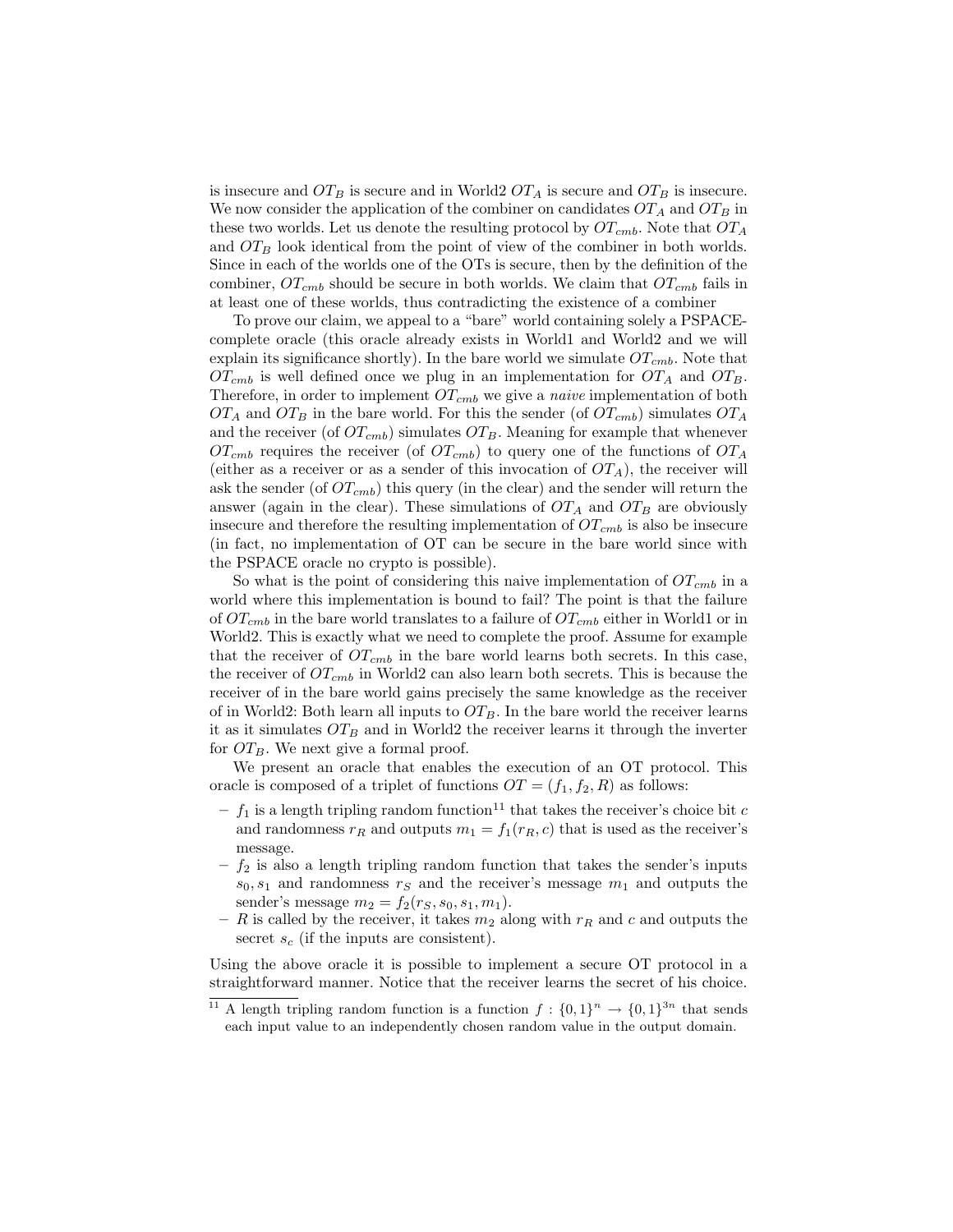On the other hand since the parties cannot invert the random functions, then the messages give them essentially no additional information. Moreover, this is true even in the presence of a PSPACE-complete oracle as stated in the following claim (given here without a proof):

**Claim 4.2** The procedure defined by the oracle  $(f_1, f_2, R)$  is a secure OT protocol even in the presence of a PSPACE-complete oracle.

In addition to the functions enabling an OT oracle, we may add another oracle for breaking such an OT. This oracle simply inverts the functions  $f_1, f_2$ , and thus leaks both secrets to the receiver and the choice bit to the sender.<sup>12</sup>

The two worlds: We can now define the two oracle worlds.

- World1, contains:
	- 1. A PSPACE-complete oracle.
	- 2. Two OT oracles  $OT_A = (f_1^A, f_2^A, R^A)$  and  $OT_B = (f_1^B, f_2^B, R^B)$ .
	- 3. The oracle  $Inv_A$  for inverting  $OT_A$ .
- World2, contains:
	- 1. A PSPACE-complete oracle.
	- 2. Two OT oracles  $OT_A = (f_1^A, f_2^A, R^A)$  and  $OT_B = (f_1^B, f_2^B, R^B)$ .
	- 3. The oracle  $Inv_B$  for inverting  $OT_B$ .

Now consider a robust OT-combiner that takes  $OT_A$  and  $OT_B$  as candidates and call this protocol  $OT_{cmb}$ . By the definition of a combiner,  $OT_{cmb}$  should securely implement an OT protocol in each of the two worlds, since in both worlds one of the two candidates remains secure. We achieve a contradiction by showing that if the OT-combiner is transparent black-box then there exists an attack on the protocol  $OT_{cmb}$  in at least one of the two worlds.

The Bare World and Simulating  $OT_{cmb}$ : To show the attack on  $OT_{cmb}$ , we turn to the "bare" world that contains just the PSPACE oracle but not the OT oracles. For every instantiation of  $OT_{cmb}$  in worlds 1 and world 2, we give a matching protocol called  $OT_{bare}$  in the bare world. The new protocol in the bare world imitates  $OT_{cmb}$  with the exception that the sender of  $OT_{cmb}$  simulates the oracle  $OT_A$  (we explain below what we mean by simulating an OT oracle) and the receiver of  $OT_{cmb}$  simulates  $OT_B$ . Note that the sender of  $OT_{cmb}$  simulates  $OT_A$  whether he acts as sender or receiver in the specific invocation of  $OT_A$  (and likewise for the receiver of  $OT_{cmb}$  simulating  $OT_B$ ).

A party simulates an oracle by answering every query to the functions  $f_1$  or  $f_2$  by a random value. In addition, the party records all the answers he gave to queries during the protocol's execution. When the function  $R$  of the OT oracle

<sup>&</sup>lt;sup>12</sup> This inverting oracle is possible since with overwhelming probability  $f_1$  and  $f_2$  are one-to-one functions (as they are random function and by a simple birthday argument are not likely to have any collisions).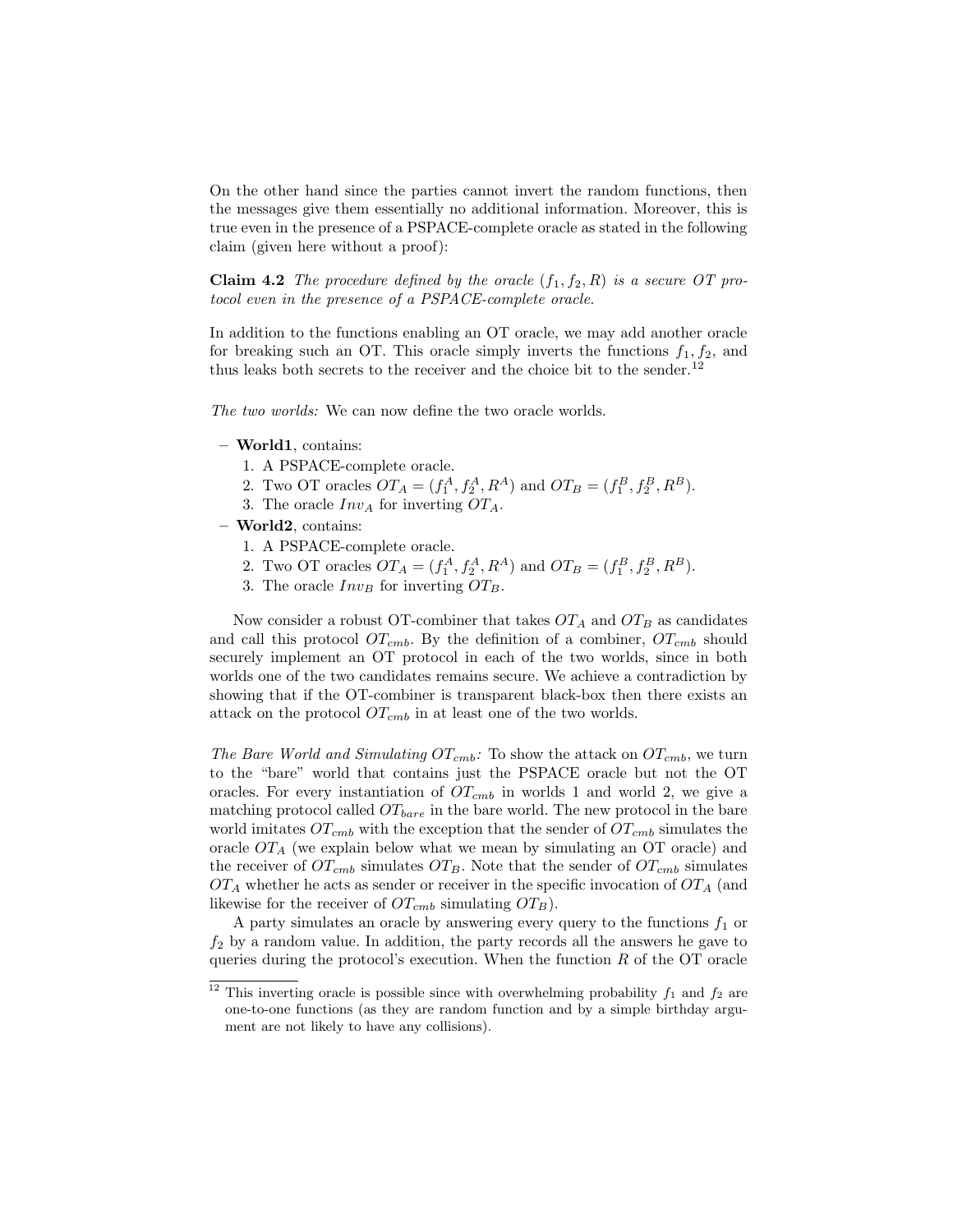is queried, the party simply inverts the functions using the records he stored in memory, allowing him to reply with the proper answer.<sup>13</sup>

The first thing to notice is that  $OT_{bare}$  indeed has the functionality of an OT protocol (perhaps up to a negligible error). This is since the simulations of  $OT_A$  and  $OT_B$  are consistent with actual OT implementations. On the other hand,  $OT_{bare}$  cannot be a secure OT protocol. This is simply due to the known fact that there exists no unconditional construction for OT (this may be traced back to [7] or even [4]). We give a more precise interpretation of this claim: An OT protocol is defined by the parties inputs  $s_0, s_1$  and c, along with their respective random coins  $r_S$  and  $r_R$ . Denote by  $view_S^{OT}$  (and  $view_R^{OT}$ ) the view of the sender (receiver) in this protocol (including the party's input, randomness and the messages in the transcript).

**Claim 4.3** For every implementation of OT, there exist poly-time procedures  $A<sub>S</sub>$ and  $A_R$  with access to the PSPACE-complete oracle such that for every choice of  $s_0, s_1, c, r_S, r_R$  we have that either  $A_S(view_S^{OT}) = c$  or  $A_R(view_R^{OT}) = (s_0, s_1)$ .

In particular, there exist two procedures  $A<sub>S</sub>$  and  $A<sub>R</sub>$  as above that constitute a break of  $OT_{bare}$ . Claim 4.3 is given here without a proof.

The attack on  $OT_{cmb}$ : To conclude the proof, we show that the attack  $A_S$  on  $OT_{bare}$  can be equally successful when applied in World1 on  $OT_{cmb}$ . Likewise, the attack  $A_R$ , can be used on  $OT_{cmb}$  in World2.

The attack of the sender of  $OT_{cmb}$  in World1 is achieved as follows: Let the sender simulate the view of the sender in  $OT_{bare}$ , and run  $A_S$  on this view. Denote the simulated view by  $view_S^{World1}$ , which is generated as follows: The sender runs  $OT_{cmb}$  as prescribed (recall that  $OT_{bare}$  follows the same prescription), but whenever the oracle  $OT_A$  is called (by either side), the sender calls the inverting oracle  $Inv_A$  and records the inputs and outputs to the oracle. Here it is crucial that the sender is aware of all the answers that the receiver got for his queries to  $OT_A$ , which is guaranteed by the transparent black-box structure of the combiner.

The way  $OT_{bare}$  was constructed ensures that every choice of oracles  $OT_A$  and  $OT_B$  is consistent with some randomness of the sender and receiver in  $OT_{bare}$ . Thus for every execution of  $OT_{cmb}$  with inputs  $s_0, s_1$  and c, there exists an execution of  $OT_{bare}$  with the same inputs, for which  $view_S^{World}$  is identical to the view in  $OT_{bare}$  (denoted  $view_S^{bare}$ ). Thus whenever  $A_S(view_S^{bare})=c$  in the bare world, then is also  $A_S(\text{view}_S^{\text{World1}}) = c$  in World1. Respectively, in World2, for the exact same execution of  $OT_{cmb}$ , the receiver can simulate the view in the same corresponding execution of  $OT_{bare}$ . Now whenever  $A_R(view^{bare}_R) = (s_1, s_2)$ in the bare world, then is also  $A_R(view_R^{World2}) = (s_1, s_2)$  in World2. Combining this with Claim 4.3 we get that there exist procedures  $A'_{S}$  and  $A'_{R}$ , such that for every execution of  $OT_{cmb}$ , either  $A'_{S}$  breaks it in World1 or  $A'_{R}$  breaks it in  $\Box$  turns to the contract of  $\Box$ 

 $^{13}$  We assume here that the OT oracle answers a  $\perp$  whenever an illegal input is given. The simulator simply does the same when he gets a query with an input that was not previously in his memory (and thus not a legal input).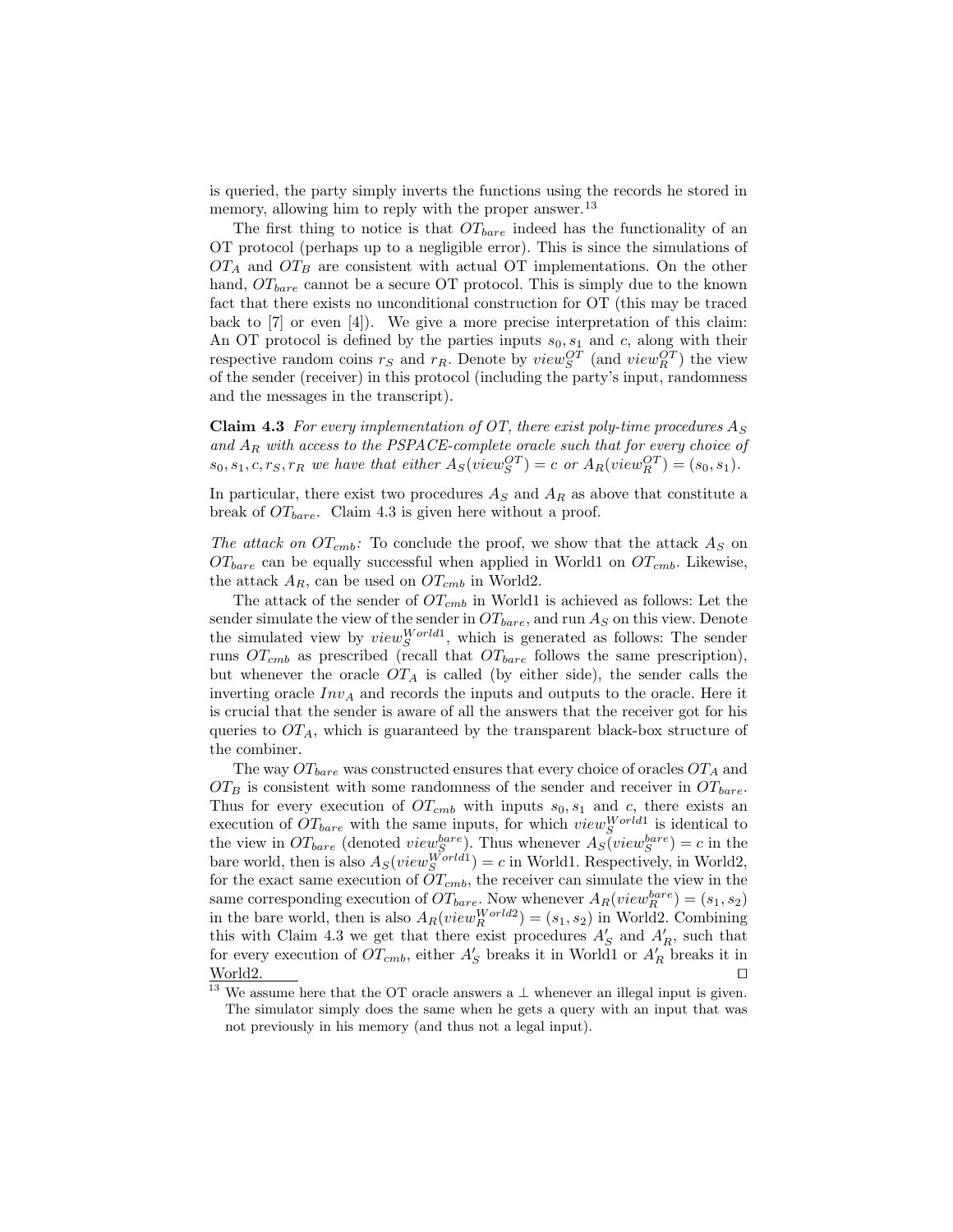#### 4.2 (2,3)-Robust OT-Combiner

The results of the previous section indicate that (1,2)-Robust OT-combiners seem out of our reach at this point. We can however give a solution to the slightly more modest task of (2,3)-Robust OT-combiner. This solution is a third party black-box combiner and relies on some often used techniques of Crépeau and Kilian [8] for amplifying the security in weak versions of OT protocols.

#### **Claim 4.4** There exists a  $(2,3)$ -robust OT-combiner scheme.

Furthermore, the (2,3)-combiner is very efficient, making just 6 calls to the candidates. The efficiency is essential for the application Section 5. Due to space limitations we give here only a description of the construction and defer the proof of its security to the full version of this paper. For simplicity we will discuss OT on single bits, although everything can be generalized for strings in a straightforward manner.

Consider 3 candidates for oblivious transfer  $OT_A, OT_B, OT_C$ . We first use a construction that takes 2 OT candidates and always maintains the security of the receiver.

 $R(OT_A, OT_B)(s_0, s_1; c)$  is defined as follows:

- 1. The sender chooses a random bit r
- 2. The receiver chooses random bits  $c_0, c_1$  such that  $c_0 \oplus c_1 = c$
- 3. The parties run  $OT_A(r, r \oplus s_0 \oplus s_1; c_0)$  and  $OT_B(r \oplus s_0, r \oplus s_1; c_1)$
- 4. The receiver outputs the XOR of his outputs in both executions.

We next present another construction that takes 3 candidates for OT and strongly protects the sender. Define  $S(OT_A, OT_B, OT_C)(s_0, s_1; c)$  as follows:

- 1. The sender chooses random bits  $r_0^A, r_0^B, r_0^C$  and  $r_1^A, r_1^B, r_1^C$  subject to  $r_0^A \oplus$  $r_0^B \oplus r_0^C = s_0$  and  $r_1^A \oplus r_1^B \oplus r_1^C = s_1$ .
- 2. The parties run  $OT_A(r_0^A, r_1^A; c)$ ,  $OT_B(r_0^B, r_1^B; c)$  and  $OT_C(r_0^C, r_1^C; c)$ .
- 3. The receiver outputs the XOR of his outputs in the three candidates.

Finally, define  $OT_{AB} = R(OT_A, OT_B)$ ,  $OT_{AC} = R(OT_A, OT_C)$  and  $OT_{BC} =$  $R(OT_B, OT_C)$ . The (2,3)-robust OT-combiner is defined as  $S(OT_{AB}, OT_{AC}, OT_{BC})$ .

An alternative construction is to create an OT that is secure with probability  $\frac{2}{3}$  simply by first randomly choosing one of the three candidates and then applying it. In [9] it was shown how such an OT can be amplified to one that is secure with all but a negligible probability. However the construction presented here is much more efficient, a fact that is later used in Section 5.

# 5 From  $(1,2)$ -Combiners to  $(1,n)$ -Combiners

 $(1,2)$ -robust combiners are essential for the existence of  $(1,n)$ -robust combiners. It is interesting to study under what conditions (1,2)-combiners suffice for the construction of (1,n)-combiners.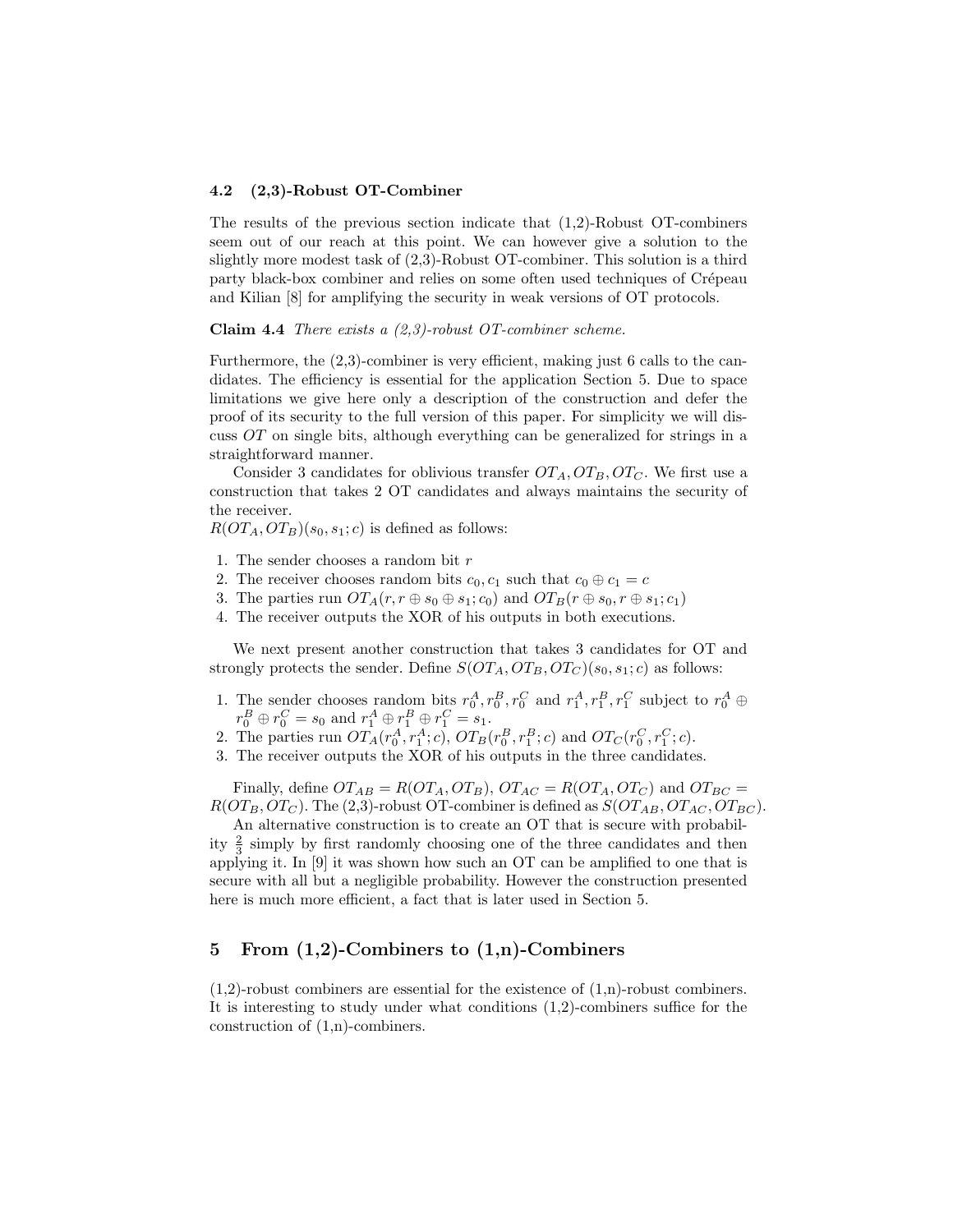For some primitives,  $(1, k)$ -combiners can be reached as a simple extension of the construction of  $(1,2)$ -combiners (for instance, the KA-combiner presented in Section 3.3 extends easily). However, this is not clear for all combiners, and depends on the specific primitive at hand. We try to give more generic answers to the question posed above.

The natural construction takes the  $k$  candidates and organizes them as leaves of a binary tree, and applies the  $(1,2)$ -Robust P-combiner scheme for every internal node (in a bottom up fashion). Now, by the properties of the combiner, for every node that securely implements  $P$ , its ancestor must also securely implement  $P$ . The output of the whole tree must therefore also securely implement  $P$  since the root is an ancestor to all leaves. This construction is indeed a  $(1, k)$ combiner provided that the running time is polynomial. However, the depth of the tree is logarithmic in k, and if the running time of the  $(1,2)$ -combiner is m times that of its candidates, then the running time of the whole construction is  $m^{\Omega(logk)}$ . Thus, in order for the running time to be polynomial, m must be a constant. We distinguish between general (polynomial time) combiners and very efficient ones. A combiner is said to be very efficient if its running time is bounded by a constant times the running time of its candidates (for example, the combiners for OWFs and pseudorandom generators are very efficient).

**Lemma 5.1** For any  $\mathcal{P}$  and for all k, any very efficient  $(1, 2)$ -Robust  $\mathcal{P}$ -combiner can be turned into a  $(1, k)$ -Robust P-combiner.

As suggested above, the tree construction is not efficient when the running time of the (1,2)-combiner is polynomial time. This is troubling since if a (non-BB) OT-combiner is eventually found, it is not very likely that it will be a very efficient one. Nevertheless, it will still suffice for constructing (1,n)-combiners for OT. We show that given a very efficient (2,3)-combiner, one can construct  $(1,n)$ -combiners from any (not necessarily very efficient)  $(1,2)$ -combiner. This result along with the very efficient  $(2,3)$ -combiner for OT (Section 4.2) allow us to focus our attention on constructing (1,2)-combiners for OT.

**Theorem 5.2** Any  $(1,2)$ -robust combiner for OT, can be used to construct a  $(1, k)$ -Robust combiner for OT.

**Proof:** The construction of the  $(1, k)$ -combiner makes use of the  $(2, 3)$ -robust OT-combiner presented in Section 4.2. The crux being that the (2,3)-combiner for OT is very efficient (in fact it makes just 6 calls to its candidates, though we simply use the multiplicative constant  $c$ ). Divide the k candidates into three groups of size  $\frac{2}{3}k$  such that each candidate appears in at least two of the groups. For instance, take the first two thirds as group 1, the second two thirds as group 2 and the first and last thirds as group 3. The construction recursively computes a  $(1, \frac{2}{3}k)$ -combiner on each of these groups. The 3 outcomes of these combiners are given as input to the (2,3)-combiner.

Since one candidate is guaranteed to be secure, at least 2 of the combiners on the 3 groups implement secure OT protocols. Therefore the outcome of the (2,3) combiner securely implements OT. Let  $t(k)$  be the running time of the  $(1, k)$ combiner. The base of the recursion is a (1,2)-combiner that takes a polynomial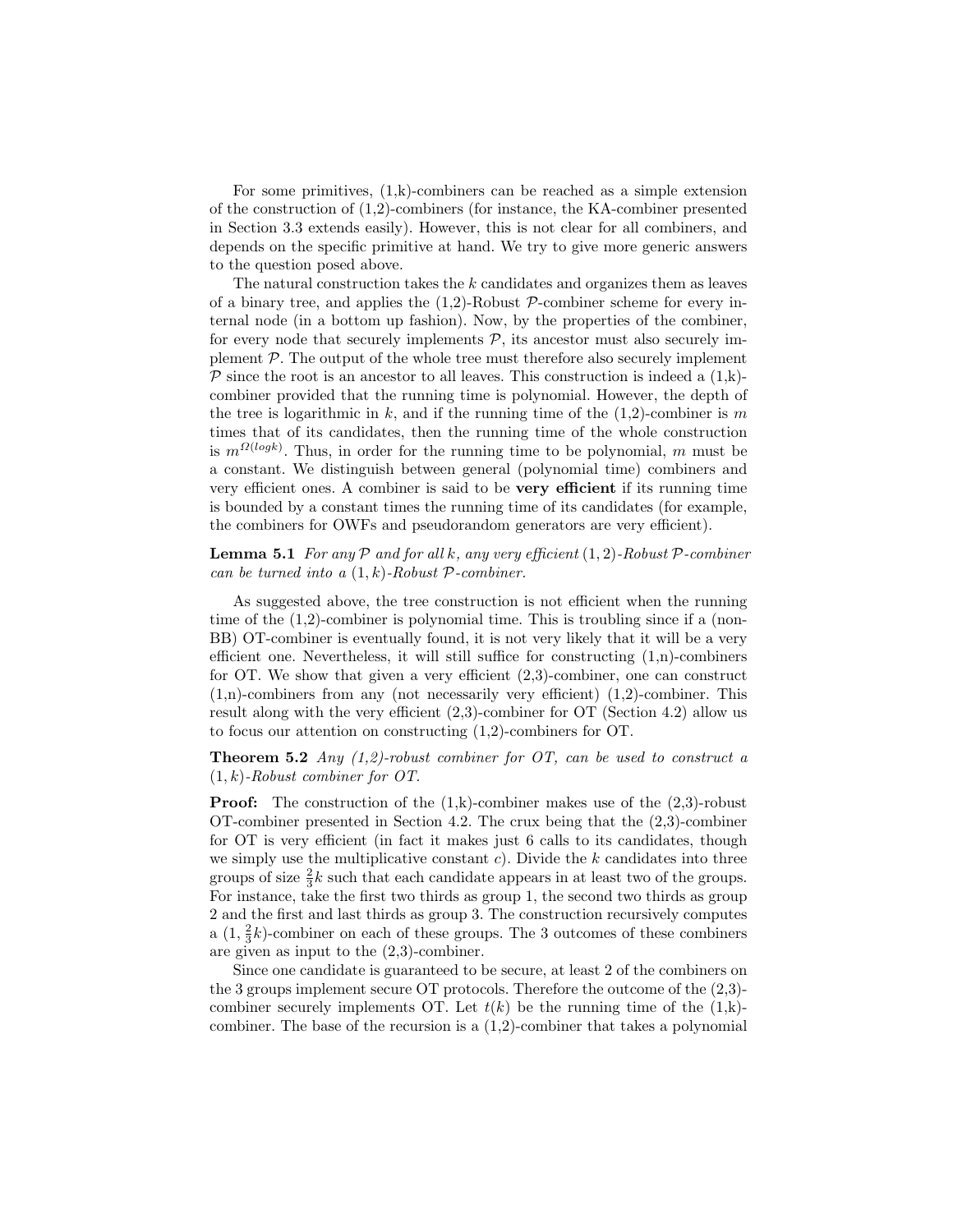time (say  $t(2) = n<sup>d</sup>$  for constant d). The recursion gives us running time  $t(k) =$  $3c \cdot t(\frac{2k}{3})$ . Altogether this gives  $t(k) = (3c)^{\log_{3/2} k} \cdot n^d$  which is polynomial.

Note that the  $(1, n)$ -combiner can be made to work even if the OT functionality <sup>14</sup> of the candidates is not guaranteed. This is achieved by testing the functionality of all candidates in advance and using an error correcting code as well.  $\Box$ 

#### 5.1 Universal Schemes for Primitives

**Definition 5.3 (Universal Schemes)** A universal scheme  $U$  for a cryptographic primitive  $P$  is an explicit construction with the property that if the primitive  $P$ exists, then  $U$  is a secure implementation of  $P$ .

Levin [21] introduced such a scheme for OWFs. He showed an explicit function which is a OWF under the sole assumption that OWFs exist. In a sense, the meaning of such a universal scheme  $\mathcal U$  for  $\mathcal P$  is that any proof of existence for  $\mathcal P$  is guaranteed to be a constructive one, since, once  $\mathcal P$  is proved to exist then  $\mathcal U$  is an explicit implementation of  $P$ . The property that allowed Levin's universal-OWF schemes is the existence of robust combiners for OWFs. We try to formalize this connection for other primitives as well.

**Lemma 5.4** For any cryptographic primitive  $P$ , a Universal- $P$  scheme can be provided if:

- 1. There is a known polynomial  $p(\cdot)$  such that if there exists an implementation for  $P$  then there also exists an an implementation for  $P$  with running time bounded by  $p(n)$ .
- 2. P admits  $(1, k)$ -robust combiners (for k a super-constant  $(\omega(1))$  in the security parameter n).

Proof: The general idea of the universal scheme is to go over all possible implementation programs, hoping that at least one of them will fulfill our need. Then use the combiner to unite all of the programs into one that implements the primitive  $P$ . More precisely, the universal scheme  $U$  with security parameter  $1<sup>n</sup>$  goes over all of the Turing machines<sup>15</sup> of description length at most log n and unites them into one program using the  $(1,n)$ -Robust  $P$ -combiner with polynomial  $p(n)$  as a time bound. So if a program implementing  $P$  exists then for some large enough n, this program is included in the n programs that  $U$  executes, and by the robustness of the  $P$ -combiner we have that  $U$  is also an implementation of  $\mathcal P$ .

Lemma 5.4 requires two properties of a primitive, the first asks that a time bound will be known on some implementation of  $P$ . This property is very likely to be true about cryptographic primitives due to a padding argument similar

 $14$  The OT functionality is that the receiver gets the bit of his choice.

<sup>&</sup>lt;sup>15</sup> This step depends highly on the nature of the primitive  $P$ . For example, if  $P$  is an interactive protocol (like key agreement), then we enumerate interactive Turing machines.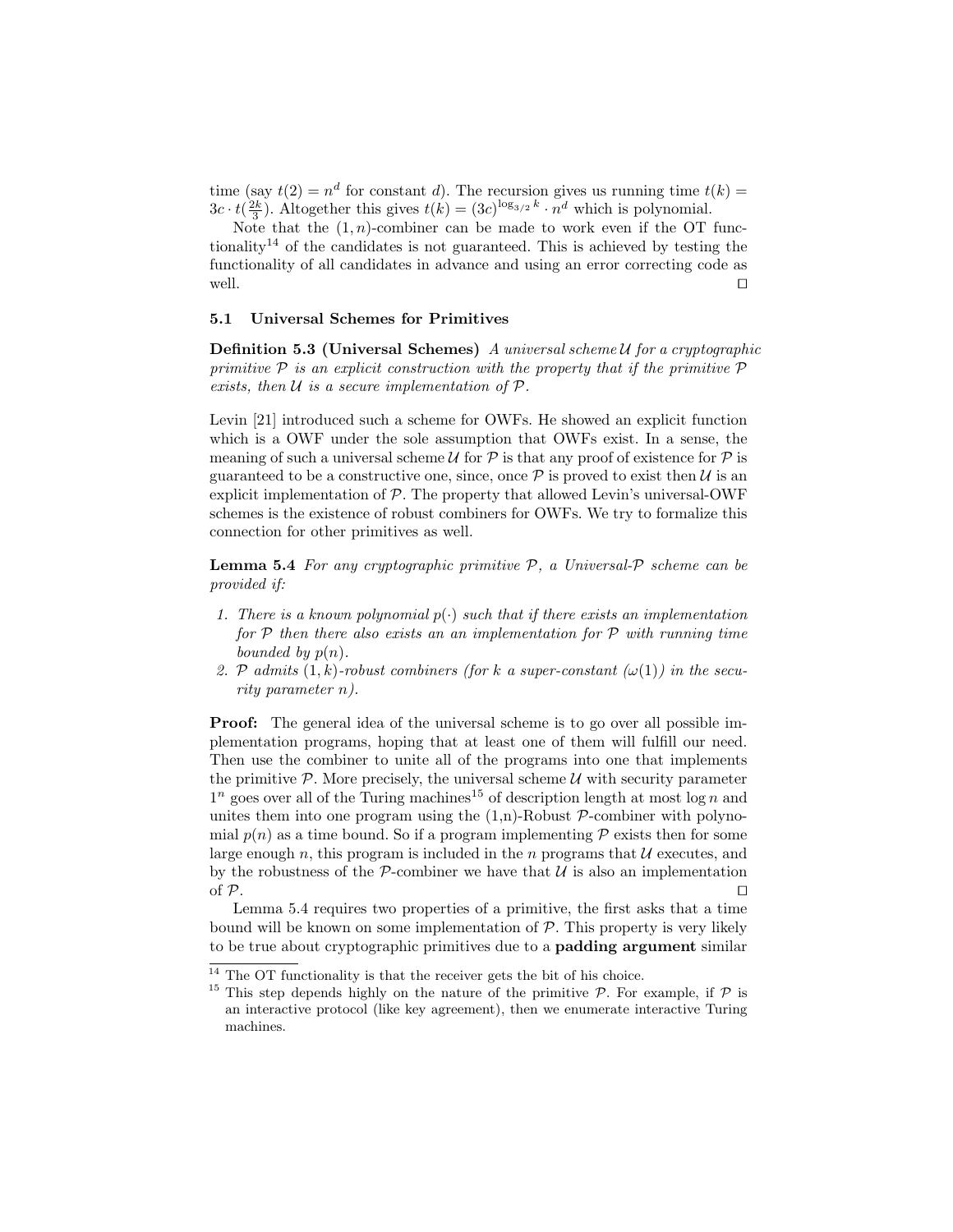to the one used for universal OWF in [13] (omitted her due to space limitations). The padding argument works for most of the primitives we can think of. However care needs to be taken with primitives such as pseudorandom generators where padding of the input must also involve padding of the output. In the case of pseudorandom generators, for instance, it is easy to find a slightly modified argument that will work.

As corollaries of the above claims we get explicit constructions of many cryptographic primitives such as Universal-OWF and Universal-KA. Due to Theorem 5.2 We further get:

**Corollary 5.5** Any  $(1,2)$ -robust combiner for OT, can be used to construct a universal-OT scheme.

Note that in a computational setting, a  $(1,2)$ -combiner for OT can simply ignore the candidate and run a universal-OT scheme (this is a non-black-box combiner). Thus, in this setting we can say that  $(1,2)$ -combiners for OT exist if and only if universal schemes for OT exist.

# 6 Open Problems

The most intriguing question that rises from this paper is whether robust OTcombiners exist or not. Black box impossibility results have already been bypassed in the past, for instance, in the work of Barak [2]. We believe however, that solving this problem will require an altogether new technique. The techniques of [2, 3] do not seem to help here. The reason being that this technique makes use of an explicit description of the adversary's program, which is of importance when dealing with malicious behavior. However our problem is interesting also in the semi-honest model, where such a program is constant. Another direction would be to try and reach a full impossibility result for general (rather then transparent) black-box combiners.

An interesting question about combiners regards the bit commitment primitive. For computationally hiding and statistically binding bit commitments we know how to build robust combiners, via the reduction to OWFs (given a OWF, commitments can be constructed using the reductions of Naor [22] and Hastad et al. [14]) which gives an inefficient combiner. It would be interesting to find a direct and more efficient combiner for commitments. For statistically hiding (computationally Binding) commitments the question of combiners is altogether open. <sup>16</sup> It is worth noting that no third party BB combiners for commitments exist (for both types of commitments). This can be shown using the same technique from our impossibility result for OT (Theorem 4.1). On the positive side, there is a very efficient (2,3)-robust combiner for commitments (shown in [15]). Also, if the security of one of the party's is guaranteed then constructing combiners for commitments is easy. An example for such a case is commitments to strings where the commitment is much shorter than the secret (as in [20]).

Acknowledgements: We thank the anonymous referees for their helpful comments.

<sup>&</sup>lt;sup>16</sup> A reduction of statistically hiding commitments to OWFs would suffice for constructing combiners, however, at this point such a reduction is not known.